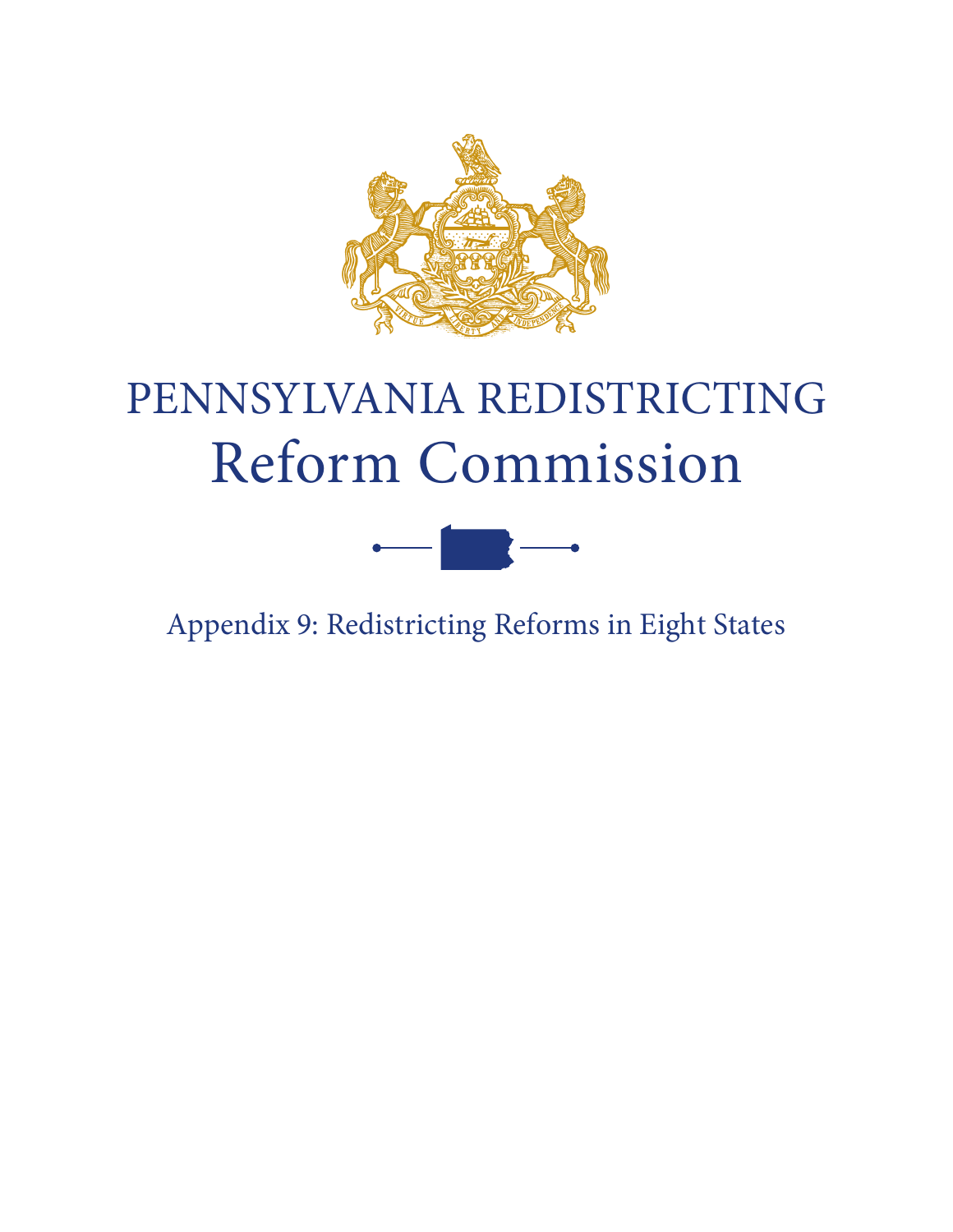# Appendix 9: Redistricting Reforms in Eight States

# Arizona (2000)

| Maps must begin with a "grid-like pattern,"<br>Body: 5-member citizens commission with<br>Public feedback: Commission issues a<br>1)<br>balanced partisan composition<br>then are adjusted by according to the<br>draft mapping plan for public comment<br>and receives recommendations from the<br>Draws both congressional and state maps.<br>following criteria:<br>Ineligible to serve: elected or appointed<br>Contiguous, compact, and respect<br>legislature.<br><sup>1</sup>                                                                                                                                                                                                                                                                                                                                                                                                                                                                                                                                    | Who |
|-------------------------------------------------------------------------------------------------------------------------------------------------------------------------------------------------------------------------------------------------------------------------------------------------------------------------------------------------------------------------------------------------------------------------------------------------------------------------------------------------------------------------------------------------------------------------------------------------------------------------------------------------------------------------------------------------------------------------------------------------------------------------------------------------------------------------------------------------------------------------------------------------------------------------------------------------------------------------------------------------------------------------|-----|
| officials, candidates, political party or<br>communities of interest<br><b>Data:</b> Party registration and voting data<br>2)<br>campaign officers, or lobbyists.<br>Use visible geographic features, city,<br>may not be used in preparing the initial<br>2)<br><b>Selection Process:</b><br>town, and county boundaries, and<br>mapping plan but can be used to ensure<br>Members of the public apply to<br>undivided census tracts.<br>plans meet above criteria above.<br>3) Approval: Maps must be approved by the<br>Commission on Appellate Court<br><b>Competitive districts</b> are favored where<br>3)<br>doing so would not significantly detract<br>commission with at least three votes.<br>Appointments.<br>Commission selects 25 nominees (10<br>from the goals above.<br>$\bullet$<br>Democrats, 10 Republicans, 5<br>Independents).<br>Legislative leaders select 4<br>commissioners.<br>4 commissioners select a 5th not<br>$\bullet$<br>registered in the same party as others to<br>serve as chair. |     |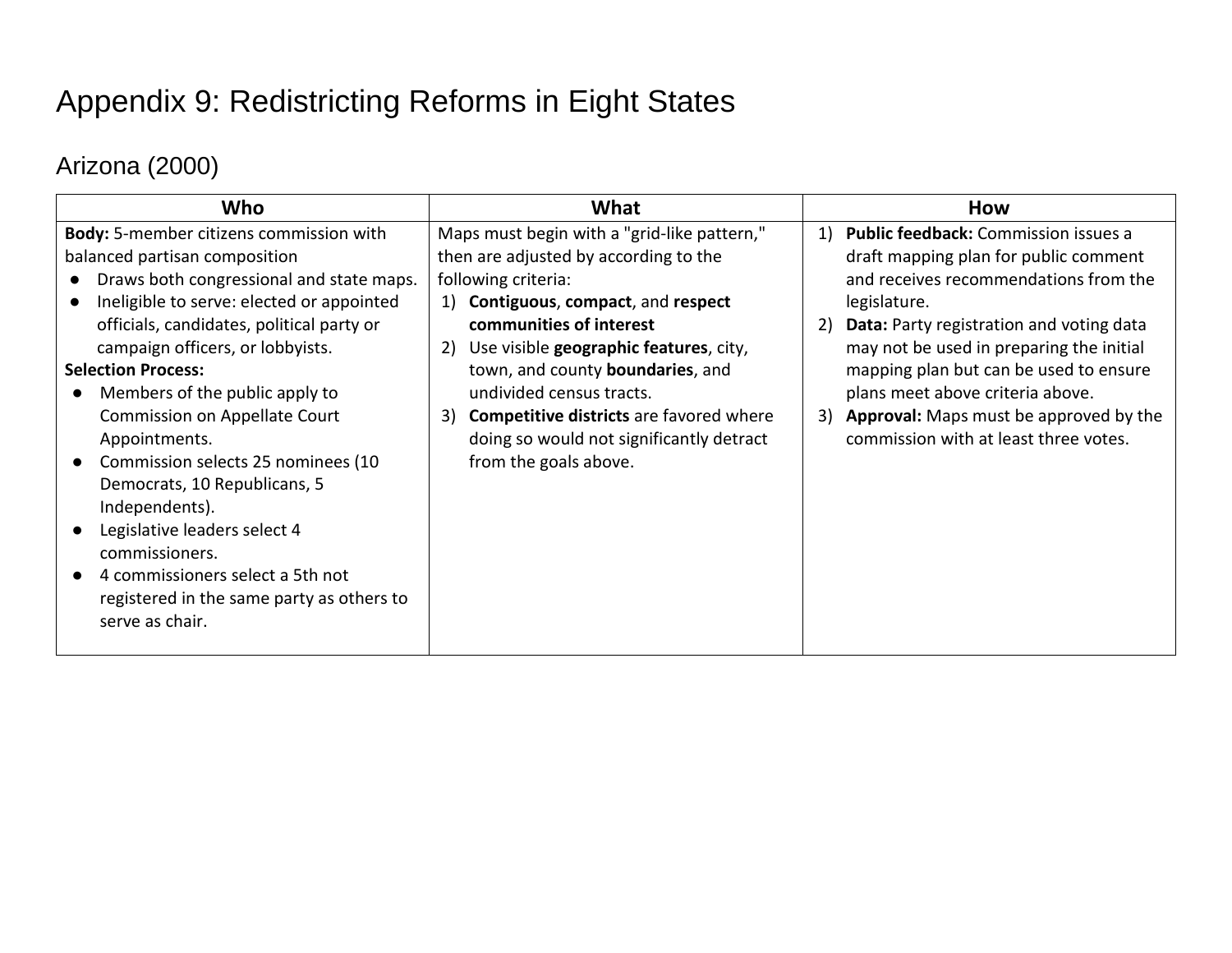# California (2008 & 2010)

| Who                                           | What                                          | <b>How</b>                                    |
|-----------------------------------------------|-----------------------------------------------|-----------------------------------------------|
| Body: 14-member citizens commission with 5    | Must follow rank-ordered criteria, including: | Public feedback: Commission is required<br>1) |
| Democrats, 5 Republicans, 4 Independents      | Equal population, compact and<br>1)           | to hold line drawing at sessions that are     |
| Draws both congressional and state            | contiguous.                                   | open to the public. Commission and the        |
| legislative districts                         | Preserve political boundaries,<br>2)          | legislature must issue public reports after   |
| Ineligible to serve: served in candidates     | neighborhoods, and communities of             | drawing plans explaining their decisions.     |
| for federal or state office, party officers,  | interest.                                     | 2) Data: Records, redistricting data, and     |
| political consultants, lobbyists, legislative | 3) To the extent higher-priority constraints  | software made available to the public.        |
| staff, and large political donors, or         | are not violated, encourage compactness.      | 3) Approval: Maps must be approved with at    |
| immediate family members.                     | Where not in conflict with the criteria<br>4) | least 9 votes (3 Democrats, 3 Republicans,    |
| <b>Selection process:</b>                     | above, state Senate and Assembly              | and 3 Independents).                          |
| Bureau of State Audits selects 60             | districts must be nested within each          | 4) Failsafe: Maps are subject to public       |
| nominees based on their analytical skills,    | other.                                        | referendum. If the commission fails to pass   |
| impartiality, and diversity.                  |                                               | a map, or a map is overturned by              |
| Legislative leaders may each strike 6         |                                               | referendum, the state Supreme Court will      |
| people.                                       |                                               | select special masters to draw a map.         |
| 8 commissioners (3 Democrats, 3               |                                               | 5) Review: State Supreme Court has            |
| Republicans, 2 Independents) selected         |                                               | exclusive jurisdiction in state court for     |
| randomly from the remaining nominees.         |                                               | legal challenges to maps that are passed.     |
| First 8 members choose 6 colleagues (2        |                                               |                                               |
| Democrats, 2 Republicans, 2                   |                                               |                                               |
| Independents), to reflect diversity of the    |                                               |                                               |
| state.                                        |                                               |                                               |
|                                               |                                               |                                               |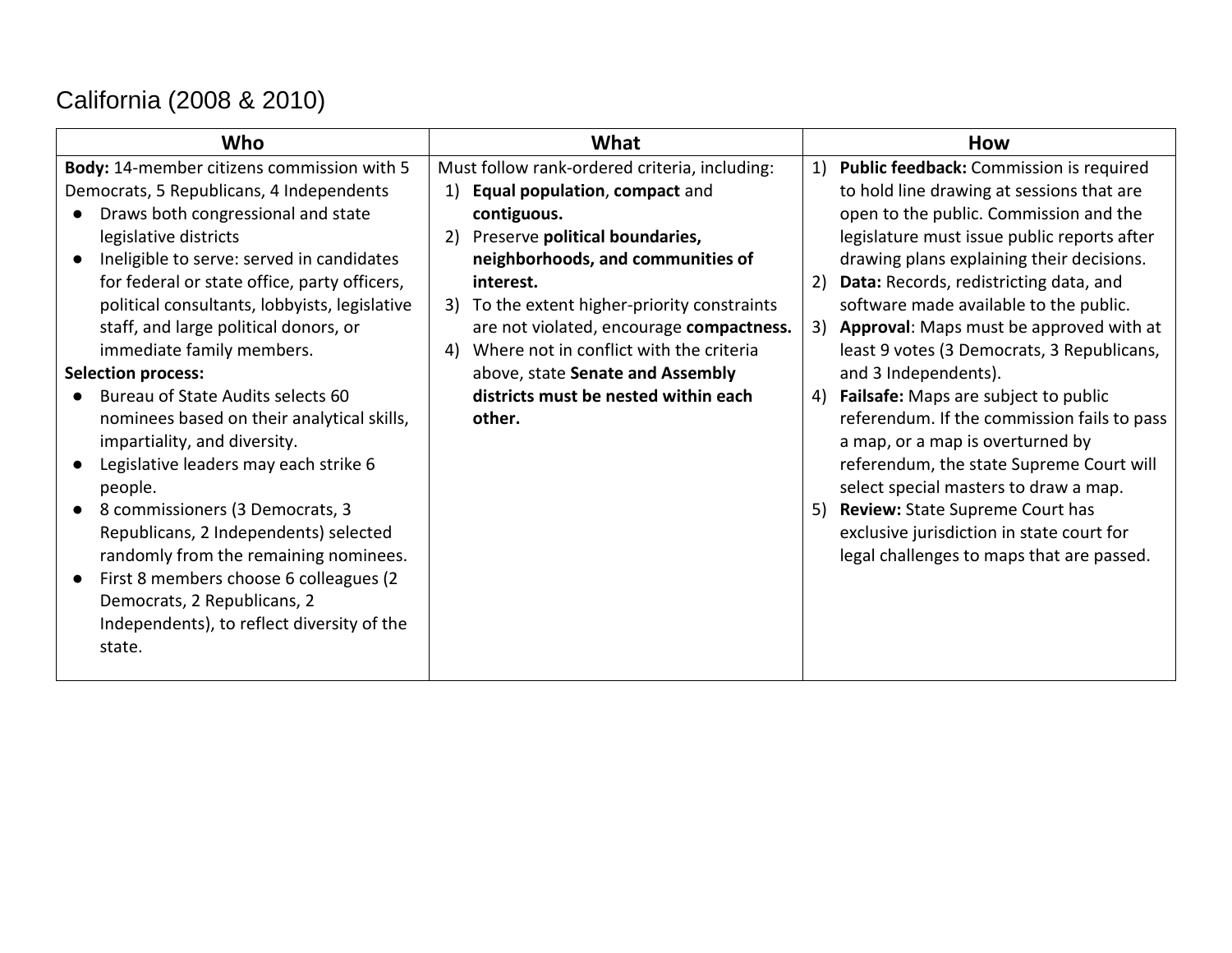# New York (2014)

|                                                                                                                                                                                                                                                                                                                                                                                                                                                                                                                                                                                                                                                                                                                                                                                                                                                                                                                                                                                                                                                                                                                                                                                                                                                                                                                                                                                                                                                                                                                                                                                                                                                                                                          | Who                                            | <b>How</b>                                                                                                                                                                                                                                                                                                                                                                                                                                                                                                                                                                                                                                           |
|----------------------------------------------------------------------------------------------------------------------------------------------------------------------------------------------------------------------------------------------------------------------------------------------------------------------------------------------------------------------------------------------------------------------------------------------------------------------------------------------------------------------------------------------------------------------------------------------------------------------------------------------------------------------------------------------------------------------------------------------------------------------------------------------------------------------------------------------------------------------------------------------------------------------------------------------------------------------------------------------------------------------------------------------------------------------------------------------------------------------------------------------------------------------------------------------------------------------------------------------------------------------------------------------------------------------------------------------------------------------------------------------------------------------------------------------------------------------------------------------------------------------------------------------------------------------------------------------------------------------------------------------------------------------------------------------------------|------------------------------------------------|------------------------------------------------------------------------------------------------------------------------------------------------------------------------------------------------------------------------------------------------------------------------------------------------------------------------------------------------------------------------------------------------------------------------------------------------------------------------------------------------------------------------------------------------------------------------------------------------------------------------------------------------------|
| All districts are required to preserve<br>at least 1 public hearing in 5 pre-<br>commission<br>minority rights, be equally populated, and<br>Draws congressional and state district<br>consist of compact and contiguous<br>counties.<br>territory.<br>maps.<br>Ineligible to serve: state legislators,<br>Data: Commission must make draft<br>2)<br>Districts must not be drawn to discourage<br>$\bullet$<br>members of Congress, statewide elected<br>redistricting plans, relevant data, and<br>competition or to favor/disfavor<br>official, state officer, employee, or<br>candidates or parties.<br>legislative employee, registered lobbyist,<br>State districts must take into account the<br>political party chair. Spouses of state<br>on during the public hearings.<br>historic and traditional significance of<br>legislators, members of Congress, or<br>3) Approval: Plans are approved with at<br>counties.<br>statewide elected official.<br><b>Selection Process:</b><br>Commission submits plans to the<br>8 members appointed by state legislative<br>$\circ$<br>leaders.<br>Remaining 2 members appointed by the<br>plan.<br>first 8 commissioners and cannot be<br>$\circ$<br>the plan depends on the partisan<br>members of the either major political<br>party.<br>Members must reflect the diversity of the<br>residents of the state. Appointing<br>was split. In some cases, only an<br>authorities should consult with minority<br>voting rights groups about the<br>2/3 majority is required.<br>appointments.<br>$\circ$<br>two separate sets of redistricting<br>plans before it can amend the<br>commission's proposals.<br>4)<br>on the grounds that the plan violates | Body: 10-member appointed citizen<br>$\bullet$ | Public feedback: Commission must hold<br>1)<br>determined cities and 7 pre-determined<br>related information available to the public<br>for them to review, analyze and comment<br>least 7 votes. If no plan receives 7 votes,<br>the plan with the most votes is submitted.<br>legislature, which approves the final<br>The number of votes required to pass<br>makeup of the state legislative bodies,<br>as well as way the commission's vote<br>up/down vote is required; in others, a<br>Legislature must reject (vote down)<br>Review: Any registered voter may file a<br>petition for judicial review within 45 days<br>federal or state law. |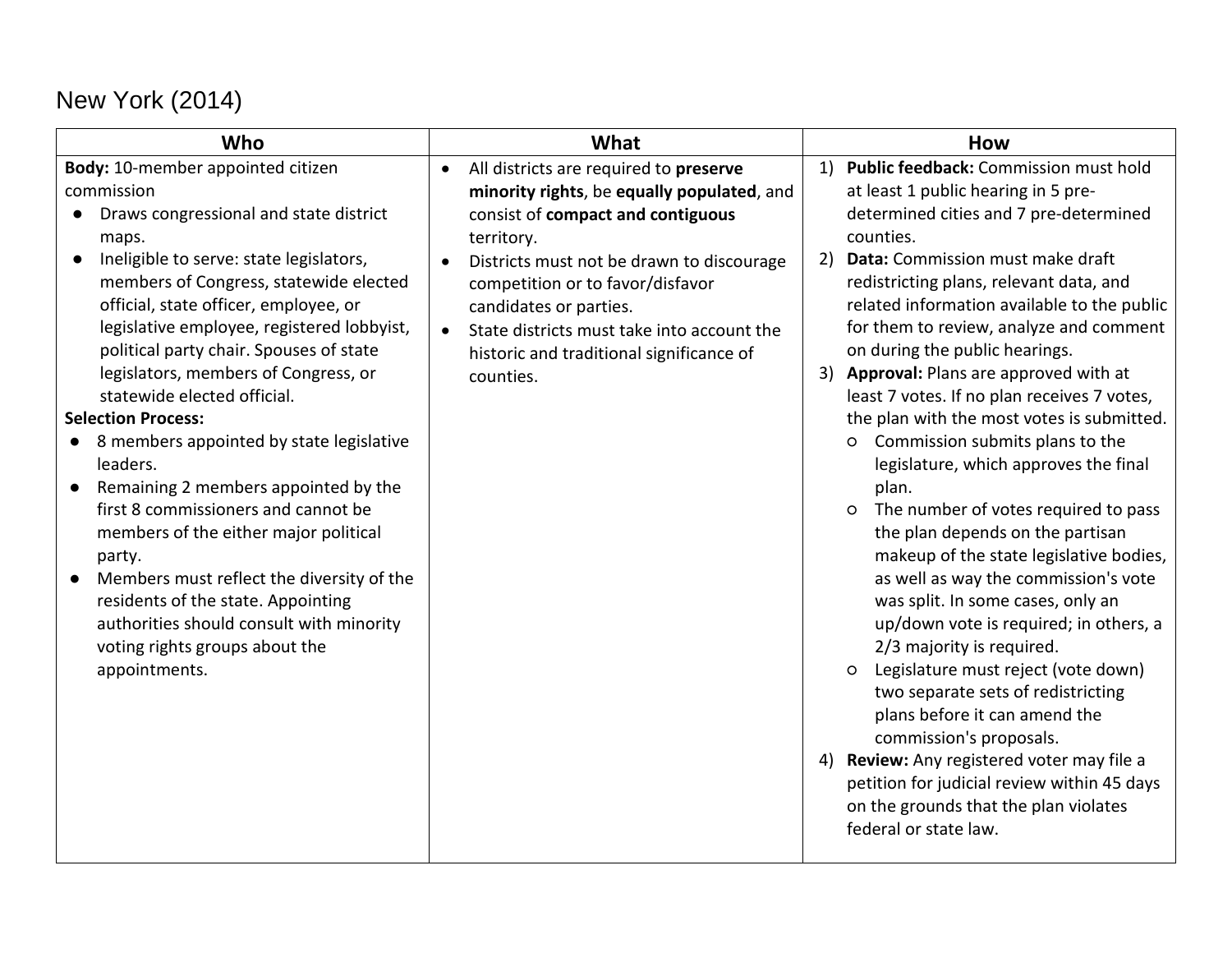# Ohio (2015 & 2018)

#### **State Legislative Mapping Process**

| Who                                                                                                                                                                                                             | What                                                                                                                                                                                                                                                                                      | <b>How</b>                                                                                                                                                                                                                                                                                                                                                                                                |
|-----------------------------------------------------------------------------------------------------------------------------------------------------------------------------------------------------------------|-------------------------------------------------------------------------------------------------------------------------------------------------------------------------------------------------------------------------------------------------------------------------------------------|-----------------------------------------------------------------------------------------------------------------------------------------------------------------------------------------------------------------------------------------------------------------------------------------------------------------------------------------------------------------------------------------------------------|
| <b>Body:</b> 7-member commission consisting of the<br>governor, state auditor, secretary of state, and 4<br>members appointed by legislative leadership<br>Ineligible to serve: current members of<br>congress. | Contiguity; limit political subdivision splits;<br>no dis/advantage to a political party; based<br>on statewide elections, correspond closely to<br>the statewide preferences of the voters;<br>compactness<br>State Senate districts must be composed of 3<br>contiguous house districts | Public feedback: After introducing a<br>1)<br>proposed plan, redistricting commission must<br>conduct at least 3 public hearings to seek<br>public input. Members of the public can<br>submit redistricting plans.<br>Approval: Must adopt plan by majority vote<br>2)<br>that includes two members of each major<br>party. If plan is approved by party-line vote,<br>the plan is effective for 4 years. |

#### **Congressional Mapping Process**

| Who                                                                                                                                                                                                             | What                                                                                                                                                                                                                                                                                                                                                   | <b>How</b>                                                                                                                                                                                                                                                                                                                                                                                                                                                                                                                                                                                                                                                                                      |
|-----------------------------------------------------------------------------------------------------------------------------------------------------------------------------------------------------------------|--------------------------------------------------------------------------------------------------------------------------------------------------------------------------------------------------------------------------------------------------------------------------------------------------------------------------------------------------------|-------------------------------------------------------------------------------------------------------------------------------------------------------------------------------------------------------------------------------------------------------------------------------------------------------------------------------------------------------------------------------------------------------------------------------------------------------------------------------------------------------------------------------------------------------------------------------------------------------------------------------------------------------------------------------------------------|
| <b>Body:</b> 7-member commission consisting of the<br>governor, state auditor, secretary of state, and 4<br>members appointed by legislative leadership<br>Ineligible to serve: current members of<br>Congress. | Compactness and contiguity, and limit political<br>subdivision splits<br>If the congressional plan is passed on 4th attempt<br>by a simple majority of the legislature, then the<br>following additional standards apply:                                                                                                                              | <b>Public feedback: Redistricting commission must</b><br>conduct at least 2 public hearings to seek public<br>input. Members of the public can submit<br>redistricting plans.<br>Approval:<br>1st attempt: Plan must be approved by 60%                                                                                                                                                                                                                                                                                                                                                                                                                                                         |
| Drawing and approval of maps:<br>1st, 3rd & 4th attempts by state legislature<br>2nd attempt by 7-member redistricting<br>commission.                                                                           | The plan cannot unduly favor or disfavor a<br>political party or incumbents;<br>The plan cannot unduly divide counties,<br>$\bullet$<br>townships, or municipal corporations;<br>Legislators must attempt to draw districts<br>that are compact; and<br>Legislators must provide a written justification of<br>how the above three standards were met. | of legislature, including at least 50% of<br>minority party. Subject to gubernatorial veto<br>or citizen veto referendum<br>2nd attempt: Plan must be approved by a<br>majority of the commission with at least 2<br>votes from the minority party. Approved plan<br>cannot be vetoed<br>3rd attempt: Map must be approved by 60%<br>of legislature, including at least 33% of the<br>minority party. Plan is passed as a bill<br>4th attempt: Legislature passes 4-year plan by<br>simple majority. (Process restarts at the 1st<br>attempt 4 years later.) Plan passed as a bill<br>Review: State Supreme Court has exclusive<br>jurisdiction for legal challenges to congressional<br>plans. |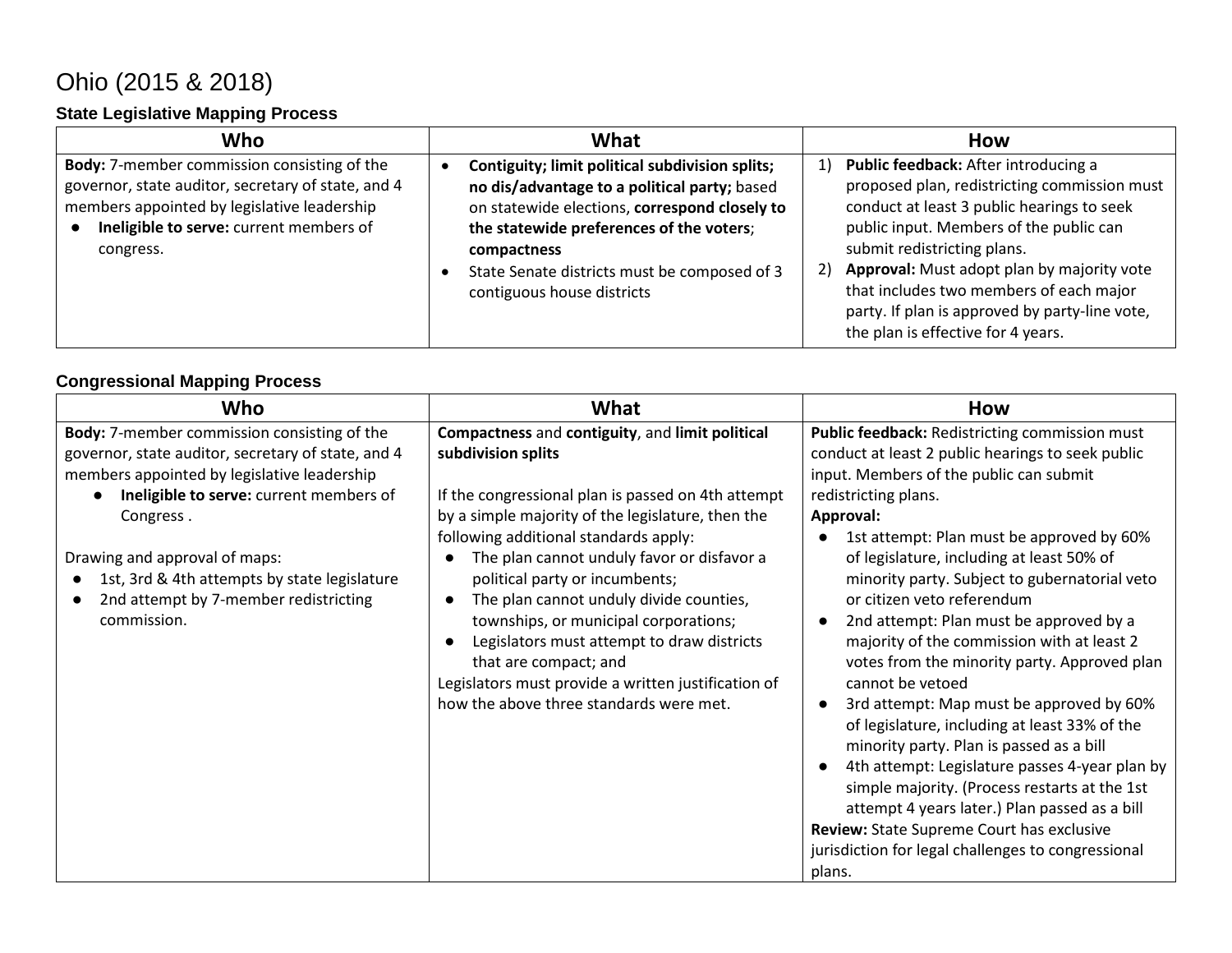# Colorado (2018)

| Who                                                                                                                                                                                                                                                                                                                                                                                                                                                                                                                                                                                                                                                                                                                                                                                                                                                                                                                                                                                                                                                                       | What                                                                                                                                                                                                                                                                                                                                                                                                                                                                                                                                                                                                                                    | How                                                                                                                                                                                                                                                                                                                                                                                                                                                                                                                                                                                                                                                                                                                                                                                                                                                                                |
|---------------------------------------------------------------------------------------------------------------------------------------------------------------------------------------------------------------------------------------------------------------------------------------------------------------------------------------------------------------------------------------------------------------------------------------------------------------------------------------------------------------------------------------------------------------------------------------------------------------------------------------------------------------------------------------------------------------------------------------------------------------------------------------------------------------------------------------------------------------------------------------------------------------------------------------------------------------------------------------------------------------------------------------------------------------------------|-----------------------------------------------------------------------------------------------------------------------------------------------------------------------------------------------------------------------------------------------------------------------------------------------------------------------------------------------------------------------------------------------------------------------------------------------------------------------------------------------------------------------------------------------------------------------------------------------------------------------------------------|------------------------------------------------------------------------------------------------------------------------------------------------------------------------------------------------------------------------------------------------------------------------------------------------------------------------------------------------------------------------------------------------------------------------------------------------------------------------------------------------------------------------------------------------------------------------------------------------------------------------------------------------------------------------------------------------------------------------------------------------------------------------------------------------------------------------------------------------------------------------------------|
| Body: 12-member citizens commissions (4<br>Democrats, 4 Republicans, 4 Independents)<br>One commission draws congressional<br>$\bullet$<br>maps and one draws state legislative<br>maps.<br>Ineligible to serve: Candidates for federal<br>office, former members of state<br>redistricting commission, elected public<br>or party officials, party employees, or<br>lobbyists.<br><b>Selection process:</b><br>Eligible applicants reviewed by panel of 3<br>recently retired state judges of differing<br>party affiliation. Judges select by lot pools<br>of 300 Republicans, 300 Democrats and<br>400 Independents.<br>Judges select pools of 50 Republicans, 50<br>Democrats, and 50 Independents<br>according to merit criteria.<br>Panel chooses by lot: 2 from each of the 3<br>pools (6 total). Legislative leaders each<br>select 10 from all qualified candidates,<br>and panel selects 1 from each leader's<br>selections (4 total) + panel selects 2<br>independent applicants.<br>Members must reflect racial, ethnic,<br>gender, and geographic diversity. | Congressional plan must: ensure population<br>equality; be contiguous; preserve<br>communities of interest and political<br>subdivisions; be compact; maximize the<br>number of politically competitive districts<br>after adhering to the required criteria and<br>considering the above factors.<br>Anti-Gerrymandering Provision. A plan<br>may not be created to protect<br>incumbents, candidates, or a political<br>party.<br>Protections for communities of color. A<br>$\bullet$<br>plan may not deny or abridge the right of<br>any citizen to vote or dilute a racial or<br>language minority group's electoral<br>influence. | Public feedback: At least 3 public<br>1)<br>hearings must be held in each<br>congressional district, to be broadcast and<br>archived online.<br>Preliminary plan created by the<br>2)<br>commission's nonpartisan staff,<br>considering comments from commission<br>and public.<br>After hearing on preliminary plan, staff<br>3)<br>can create 3 more plans and present<br>them to the commission.<br>Commission can adopt one of the plans<br>4)<br>presented or request that nonpartisan<br>staff create additional plans or amend<br>plans.<br>5) Approval: 8 of 12 members, including at<br>least 2 independents, must vote for a plan<br>for it to be approved.<br>Review: State Supreme Court reviews the<br>6)<br>commission's final plan. If the court finds<br>the plan defective, the commission has 12<br>days to hold a public hearing and return<br>an amended plan. |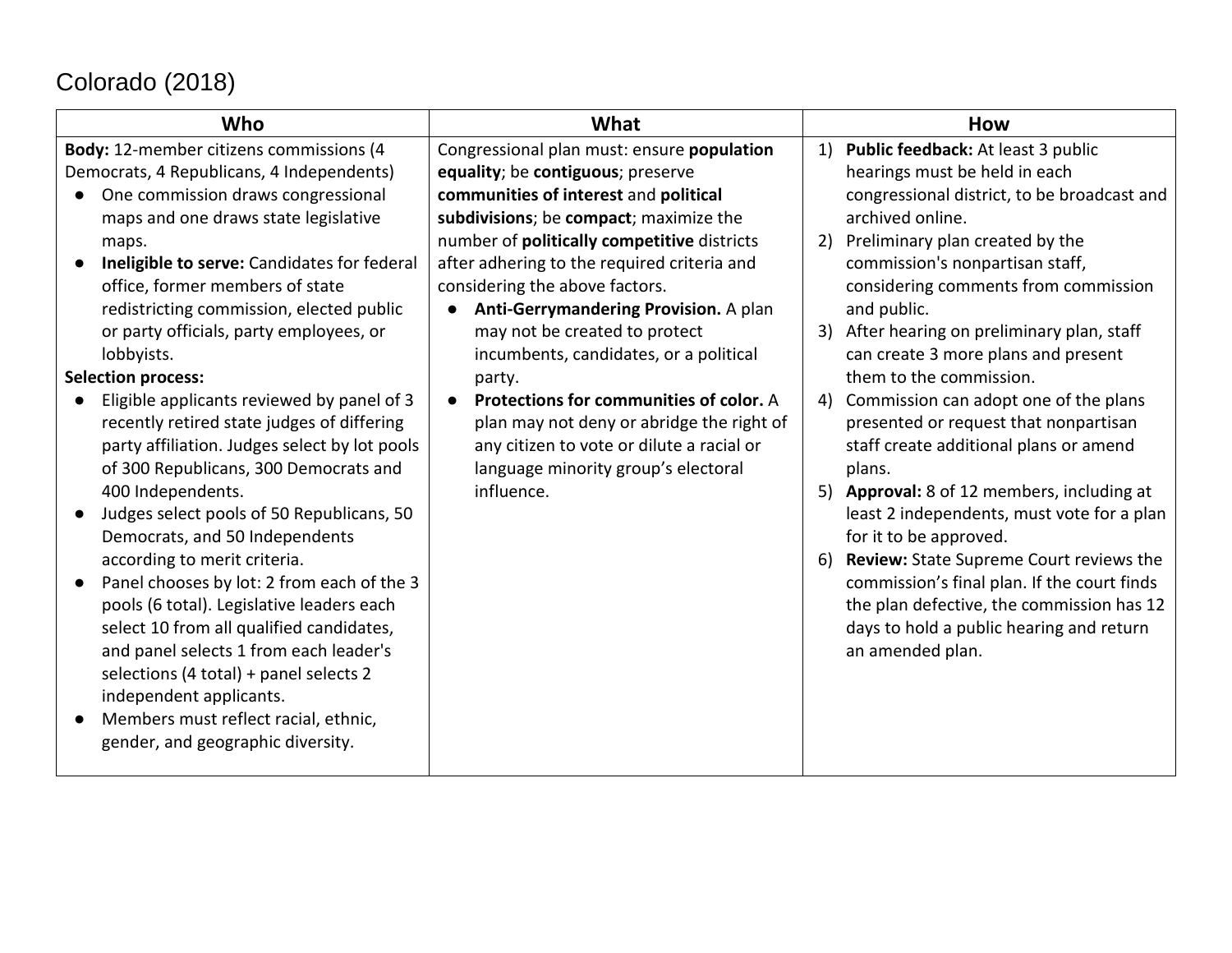# Michigan (2018)

| Who                                          | What                                             | How                                             |
|----------------------------------------------|--------------------------------------------------|-------------------------------------------------|
| Body: 13-member independent commission (4    | Must prioritize the following criteria in the    | Public feedback: Commission holds a<br>1)       |
| Democrats, 4 Republicans, and 5              | order listed: Equal population; Contiguous;      | minimum of 10 public hearings                   |
| Independents)                                | Reflect the state's demographic population       | Each commissioner is allowed to file<br>$\circ$ |
| Draws both congressional and state           | and communities of similar historical, cultural, | one proposal for each type of district.         |
| legislative district plans.                  | or economic interests; no partisan advantage;    | Must hold 5 meetings to receive<br>$\circ$      |
| Ineligible to serve: candidates, elected     | no dis/advantage to incumbents; local            | feedback from the public on the                 |
| officials, partisan officers, paid partisan  | boundaries; Compactness                          | proposals.                                      |
| consultants/staffers, state legislative      |                                                  | Data: Mapping plans, data and other<br>2)       |
| employees, lobbyists, other specified        |                                                  | materials must be published                     |
| state employees, & immediate families. 5-    |                                                  | 3) Approval: At least 7 members must vote       |
| year post-service ban on serving in          |                                                  | to approve, including at least 2                |
| elective partisan offices.                   |                                                  | Democrats, 2 Republicans and 2                  |
| <b>Selection process:</b>                    |                                                  | Independents.                                   |
| Applications made public and also mailed     |                                                  | 4) Failsafe: If commission fails to adopt a     |
| to 10,000 randomly selected registered       |                                                  | plan by majority vote, commissioners            |
| voters. Secretary of State selects by lot 60 |                                                  | rank the plans, and the plan receiving the      |
| Republicans, 60 Democrats and 80             |                                                  | most points is adopted, provided at least       |
| Independents. Legislative leaders may        |                                                  | 2 members of each political party and 2         |
| each strike up to 5 applicants. Sec. of      |                                                  | not affiliated rank the winning plan in         |
| State randomly selects the final             |                                                  | their top half.                                 |
| commission from each pool.                   |                                                  | Review: Michigan Supreme Court has<br>5)        |
|                                              |                                                  | jurisdiction over challenges to the plans       |
|                                              |                                                  | and may call the commission back to take        |
|                                              |                                                  | actions to comply with the court's              |
|                                              |                                                  | judgment.                                       |
|                                              |                                                  |                                                 |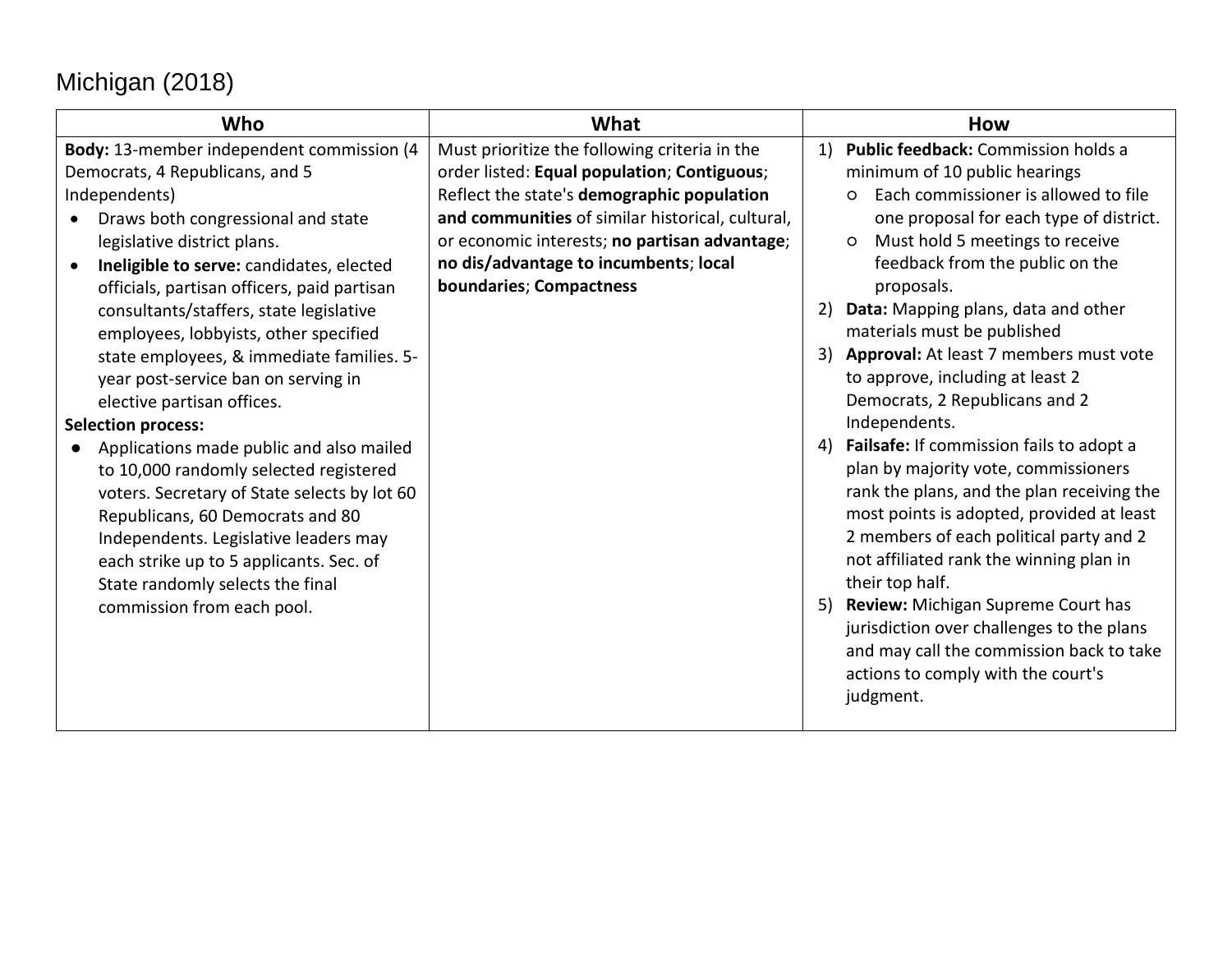# Missouri (2018)[\\*](#page-7-0)

 $\overline{a}$ 

| Who                                                  | What                                              | <b>How</b>                                    |
|------------------------------------------------------|---------------------------------------------------|-----------------------------------------------|
| Body: Non-partisan demographer draws                 | State demographer must use following              | Demographer files the proposed map with<br>1) |
| proposed state legislative maps                      | criteria, in order of priority: equal population; | the two Senate and House apportionment        |
| Ineligible to serve: Any individual who<br>$\bullet$ | partisan fairness, defined as parties being able  | commissions.                                  |
| served in a partisan, elected position               | to translate their popular support into           | 2)<br>Public feedback: Within 10 days of      |
| during the 4-year period before or after             | legislative representation with about equal       | receiving the proposed map, each              |
| their election.                                      | efficiency; competitiveness, defined as           | commission will schedule at least three       |
| <b>Selection process:</b>                            | parties' representation in the state legislature  | public hearings.                              |
| State auditor selects at least 3 applicants          | being responsive to changes in the electorate's   | Modifying the map: Commissions are<br>3)      |
| from the pool of applicants and legislative          | preferences; contiguous; follow political         | allowed to amend the demographer's map        |
| leaders choose from among those three. If            | subdivisions; and compactness                     | via a 70 percent vote of the                  |
| they cannot agree, each leader strikes 1/3           |                                                   | commissioners, provided that the              |
| of the applicants and the state auditor              |                                                   | amendments meet the redistricting             |
| selects the demographer by lot.                      |                                                   | criteria.                                     |
| Body: Appointed commissions can modify the           |                                                   | Approval: If the commissions make no<br>4)    |
| proposed maps drawn by the demographer.              |                                                   | changes or cannot approve changes to the      |
| Senate map commission: 10-member                     |                                                   | demographer's map, then the                   |
| appointed commission. State committee                |                                                   | demographer's map is enacted.                 |
| of each major party nominates 10                     |                                                   | Review: Any citizen can challenge an<br>5)    |
| members (20 total). From this pool,                  |                                                   | approved map in court.                        |
| governor selects five members per party              |                                                   |                                               |
| (10-member commission).                              |                                                   |                                               |
| House map commission: Congressional                  |                                                   |                                               |
| district committee of each major party               |                                                   |                                               |
| nominates two members per                            |                                                   |                                               |
| congressional district (16 districts; 32             |                                                   |                                               |
| total). From this pool, governor appoints            |                                                   |                                               |
| one member per party per district (16-               |                                                   |                                               |
| member commission).                                  |                                                   |                                               |
|                                                      |                                                   |                                               |

<span id="page-7-0"></span><sup>\*</sup> Congressional lines are drawn by the state legislature and are subject to approval or veto by the Governor.